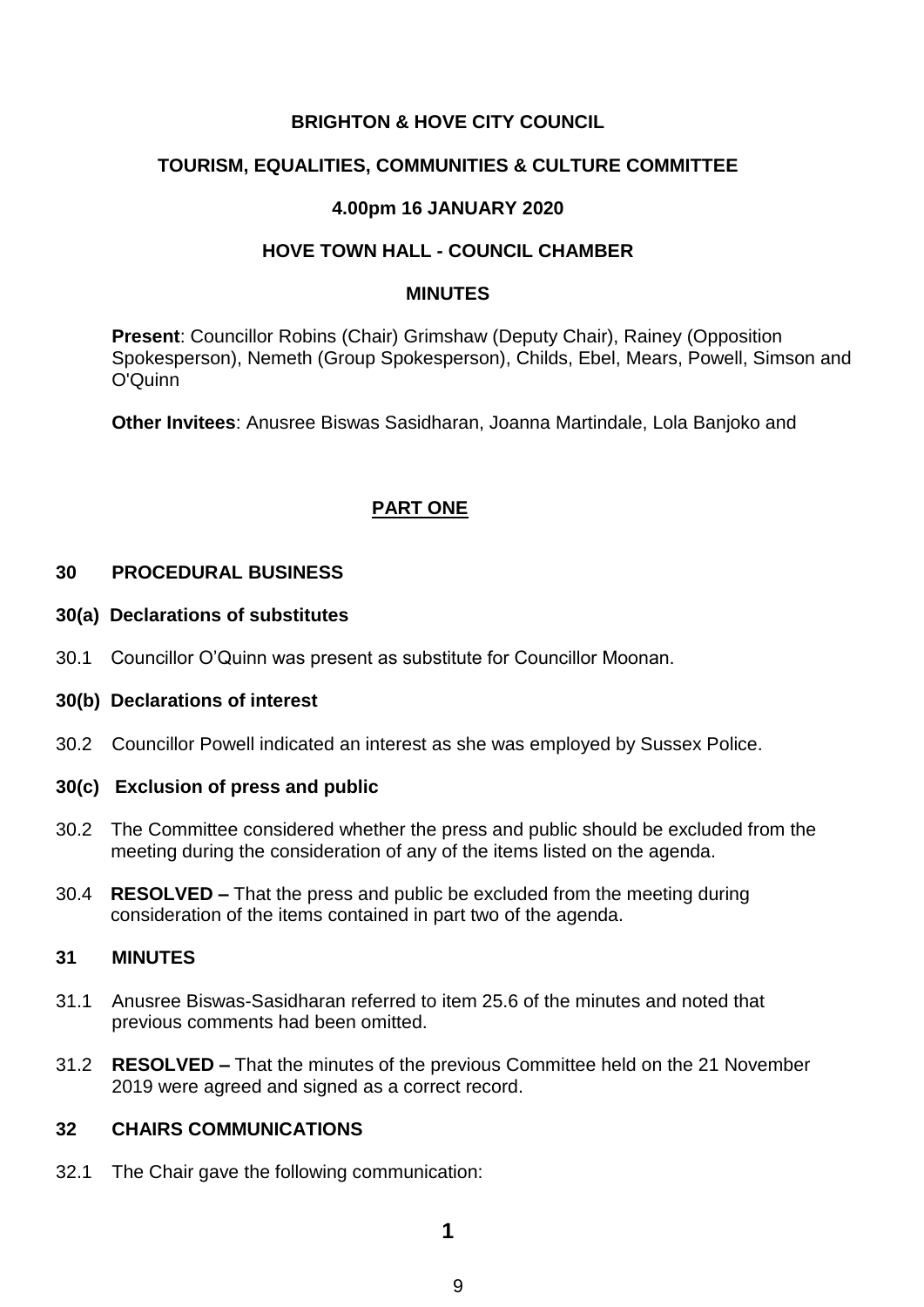"Good afternoon and welcome to this meeting of the Tourism, Equalities, Communities & Culture Committee. I'd like to inform those present that this meeting is being webcast live and will be capable of repeated viewing

As the Committee will be aware, there is a deal of public interest in the Golf Courses report today.

In order to be fair to those that have attended, I will be making changes to the order of the agenda.

On public involvement, I will be taking the deputation on Beach Chalets as the first item. I will then take each of the three petitions we have received in turn and will provide a joint response to all three.

Due to the level of public interest in the matter, we will then move to consider the Golf Courses report. Once we have considered that report, we will then move on to Member Involvement and the report items as they are listed in the agenda."

## **33 CALL OVER**

- 33.1 The following items were reserved for discussion:
	- Item 36 Community Safety and Crime in Brighton & Hove
	- Item 37 Hollingbury Park and Waterhall Golf Courses
	- Item 38 Outdoor Events Strategy
	- Item 40 Provision of Viability Consultancy Advice to the Planning Service
	- Item 41 Citywide Article 4 Direction Houses in Multiple Occupation
	- Item 42 Planning Application Validation Review Community Infrastructure Levy
	- Item 43 Adoption of Updated Design Guide for Extensions and Alterations SPD
- 33.2 The following item was withdrawn for further consideration:

Item 39 Brighton Centre Catering Concession

## **34 PUBLIC INVOLVEMENT**

## **(A) PETITIONS**

## **(i) Keep Hollingbury Golf Course as a Golf Course**.

- 34.1 The Committee considered a petition signed by 1689 people requesting that Brighton & Hove Council ensure Hollingbury Park Golf Course continue to remain as a golf course available to the general public.
- **(ii) Keep Waterhall Golf Club as a Golf Course.**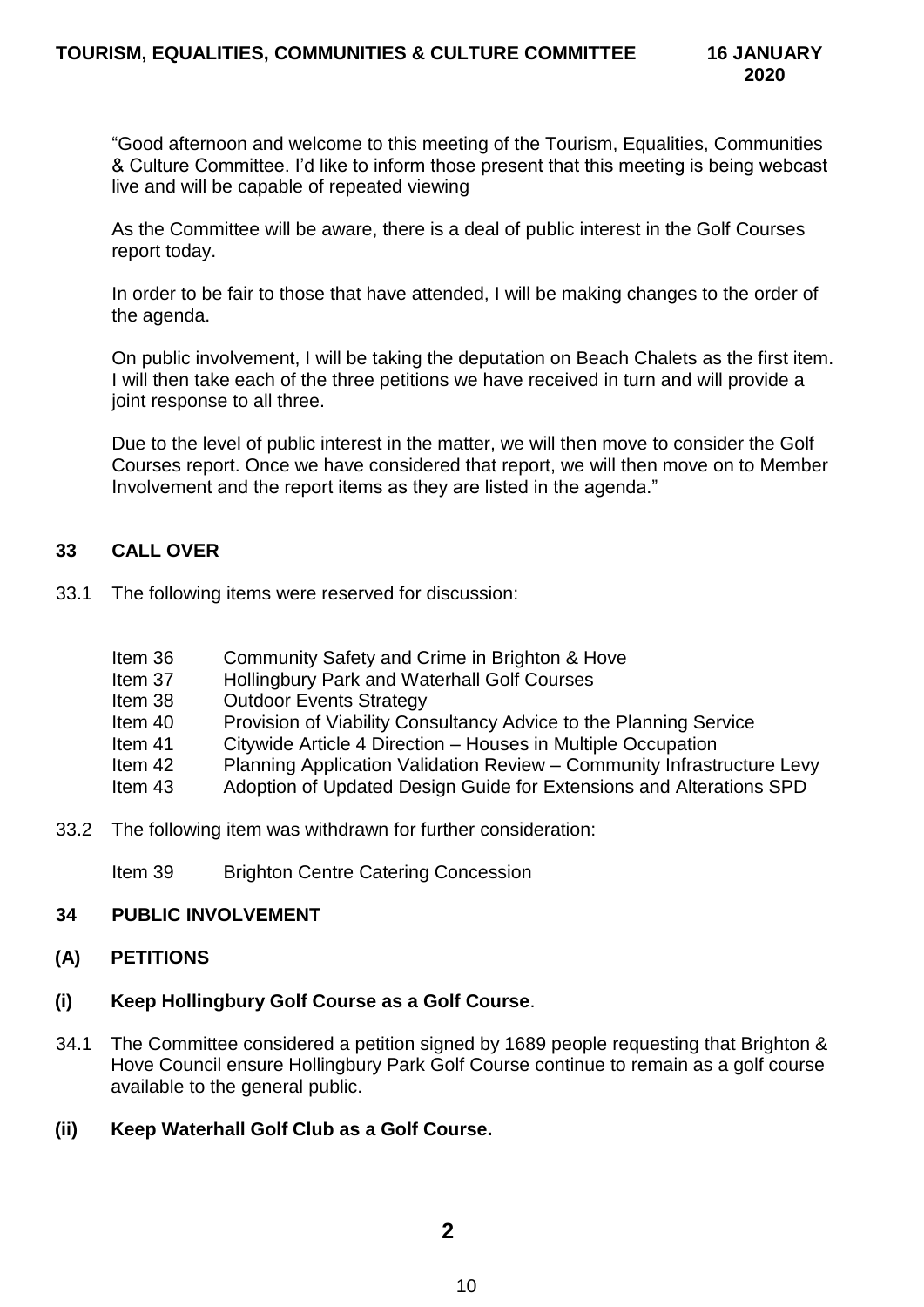34.2 The Committee considered a petition signed by 386 people which called on Brighton & Hove City Council to ensure Waterhall continue its use as a golf course.

### **(iii) Create a Haven for Wildlife and Wellbeing by Restoring Biodiversity of Hollingbury and Waterhall golf courses.**

- 34.3 The Committee considered a petition signed by 5216 people which requested that Brighton & Hove City Council pause for sufficient time to carefully consider the future of Hollingbury and Waterhall golf courses to further undertake a full public consultation with all stakeholders and assess the environmental resources of the two sites before committing to any long-term business arrangements.
- 34.4 The Chair gave the following joint response to both petitions:

"Thank you for your petitions. The committee will consider the future of the golf course in the agenda item for this meeting and your various petitions will be useful to inform that discussion. The Council did include golf, rewilding and leisure uses as potential options when advertising a long-term lease for the course as we are aware the current users would wish to retain the site as a gold course and other residents were seeking other potential uses for the site."

34.5 **RESOLVED –** That the committee note the petition.

## **(C) DEPUTATIONS**

## **(i) Call for Review of Beach Chalet Licenses (Rottingdean Parish Council)**

- 34.1 The committee considered a deputation that requested a review of the frequency of inspections.
- 34.2 The chair gave the following response:

"Thank you for your deputation and I will propose for officer to bring a report to a future committee on this issue. I appreciate that Beach Chalets which are rented from the council are very popular with local residents which is shown by the long waiting lists. As you indicate this is a sensitive matter and we will need to be mindful of those sensitivities while considering the legal issues of any measures that may impact upon the waiting lists."

- 34.3 Councillor Mears welcomed the request for a report and enquired of the timescale.
- 34.4 The Chair stated that the report would be brought to a future TECC Committee.
- 34.3 **RESOLVED**  that the Committee receive an officer report on the matter raised within the deputation to a future meeting.

## **35 MEMBER INVOLVEMENT**

**(B) QUESTIONS**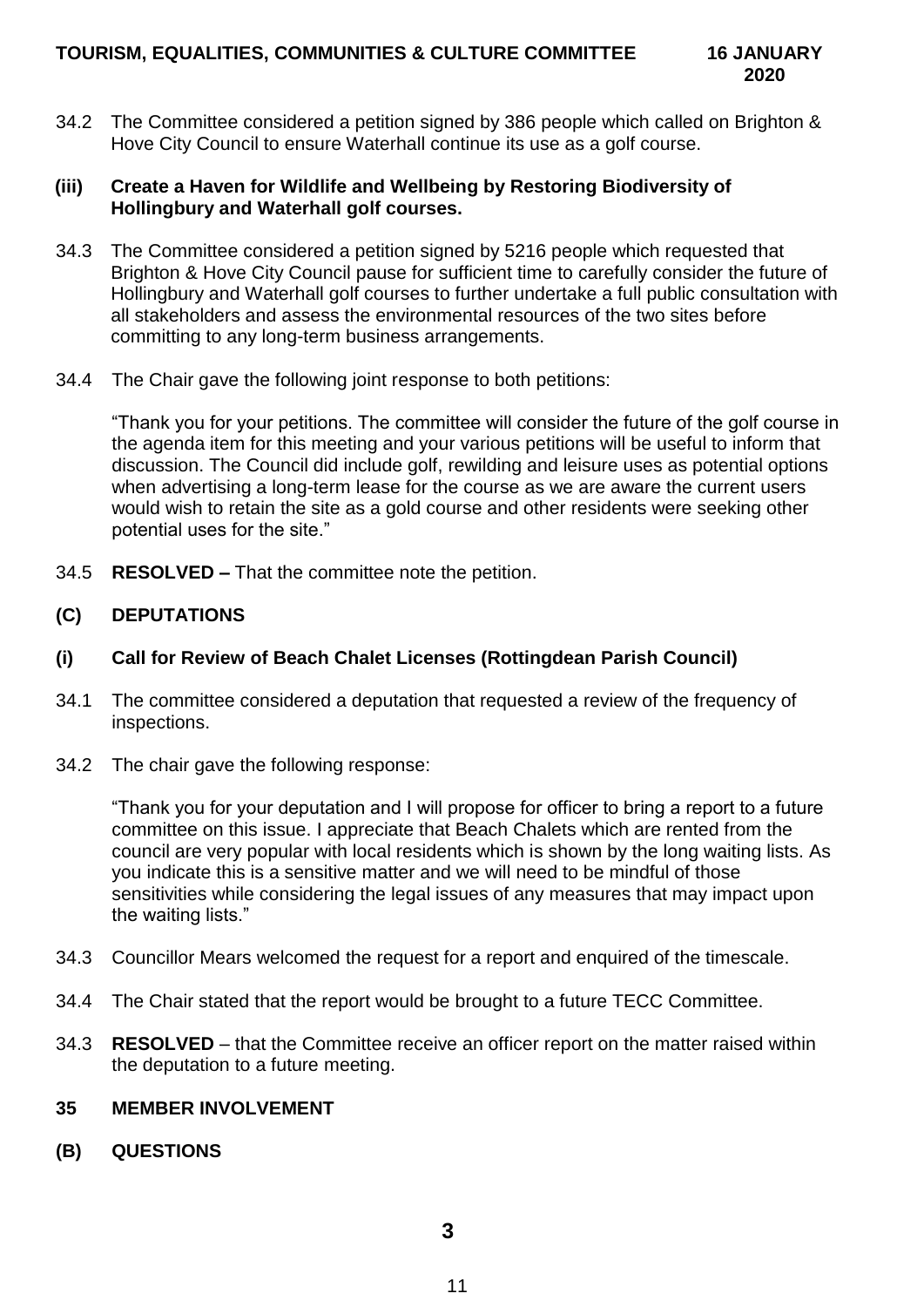### **(i) Madeira Terraces**

35.1 Councillor Nemeth put the following question:

"What is (a) the likely cost of the repairs that will now be necessary following the recent theft/vandalism incident at Madeira Terraces and (b) what is the approximate annual cost of security measures that might have been taken to avoid such an incident happening in the first place?"

35.2 The Chair provided the provided the following reply:

"The council is not in a position to speculate on the cost of repairs until the structures have been examined and a comprehensive assessment of the overall condition has been undertaken. A quotation would then be sought but only when it is safe and viable to carry out repairs. The council has instructed a contractor to install a felt covering to the canopy of the Madeira Lift mid-station to prevent any further deterioration as there is currently a safe access route to this structure. The cost of this short-term repair is not yet known but can be shared with Cllr Nemeth when the information becomes available.

The options for security provision are as follows:

To install CCTV along the length of the terraces would involve an initial one off capital cost of £45K (assuming there was a suitable electrical supply available). In addition to this, there would be an annual monitoring cost of £37k per year. Due to the marine environment there would also be an ongoing servicing and maintenance cost of approx. £7K per year. Therefore, the total cost for the first year

Alternatively, for hourly mobile security patrols along the length of the terraces from 9pm to 6am, 365 days a year, the cost would be **£45K** per year

To employ 2 static dedicated security guards patrolling along the length of the terraces from 9pm to 6am, 365 days a year would be **£70K** per year."

## **(ii) King Alfred Leisure Centre**

would be approximately **£89k**.

35.3 Councillor Nemeth provided the following question:

"When will the first meeting of the new King Alfred Project Board be held and what representations will the Chair of this committee be making in his capacity as head of sport for the city?"

## 35.4 The Chair provided the following response:

"At its meeting last month, the Policy & Resources Committee agreed to the reintroduction of cross-party Project Boards. Group Leaders have been asked to confirm their representatives for a number of boards and working groups, the King Alfred Project Board among them. It is hoped that this will enable the first meeting of the King Alfred Project Board by the end of next month, or in early March.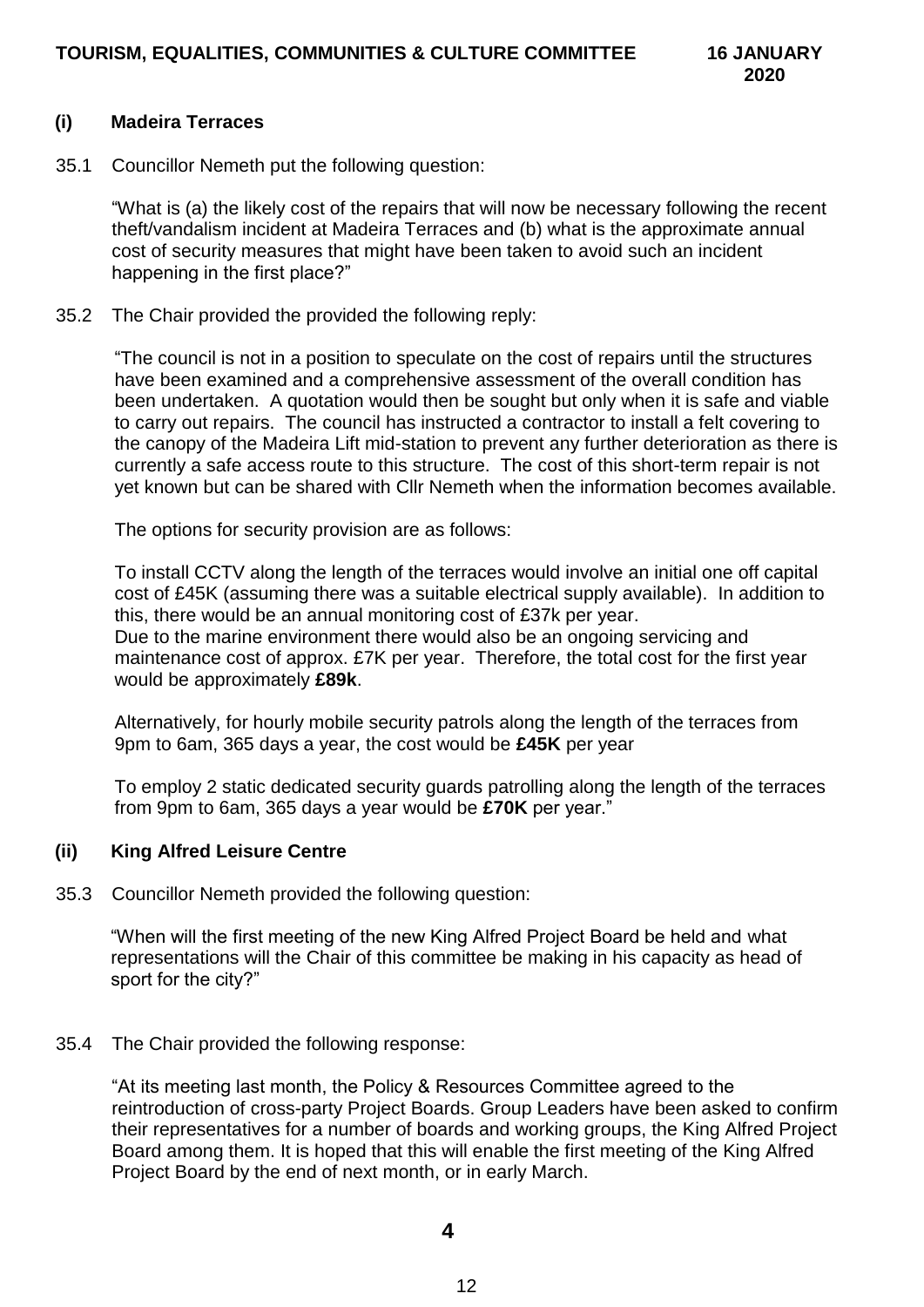As with the previous project I will retain a keen interest in the project as it develops. I will work closely with the Labour representative on the Board and ensure appropriate engagement throughout the process"

- 35.5 Councillor Nemeth sought further clarification as to the date of the next meeting of the King Alfred Project Board.
- 35.6 The Chair offered to provide a written response.

### **(iii) King Alfred Leisure Centre**

35.7 Councillor Nemeth provided the following question:

"At the 19<sup>th</sup> November meeting of this committee, I was assured that detailed information on which tenants and user groups at the King Alfred had been contacted, or would urgently be contacted, about the site's future. As of 6th January, nothing has been received by me. When will the information be provided?"

35.8 The Chair gave the following response:

"The understanding of your request from the November committee was for confirmation of the relationship between the council, Freedom Leisure and other users of the King Alfred site. This information has been provided to you prior to this meeting.

As indicated at the committee in November, Freedom Leisure the council's tenant for the King Alfred Leisure Centre were notified on the 13th August 2019 that Crest Nicholson had withdrawn from the King Alfred redevelopment. Furthermore, when the council has agreed a way forward with regards to the facility Freedom Leisure will be notified to enable staff, sub-tenants and user groups to be updated.

Cheetahs Gym and Fun Play Leisure (Hove) are also tenants of the council on the King Alfred site and they have both been directly notified by the council that Crest Nicholson had withdrawn from the King Alfred Redevelopment."

- 35.9 Councillor Nemeth disputed the initial section and noted that at the last meeting, tenants and user groups were technically sub tenants. It was stated reassurances were provided that this technicality would not interfere with dissemination and requested that confirmation that concrete steps had been taken to contact sub tenants.
- 35.10 The Executive Director, Economy, Environment & Culture stated that the sports leisure team would be contacted in order to provide a response as soon as possible.
- 35.11 Councillor Nemeth further requested agreement that sub tenants would be contacted.
- 35.12 The Chair agreed.

#### **(iv) Planning Process**

35.13 Councillor Nemeth provided the following question: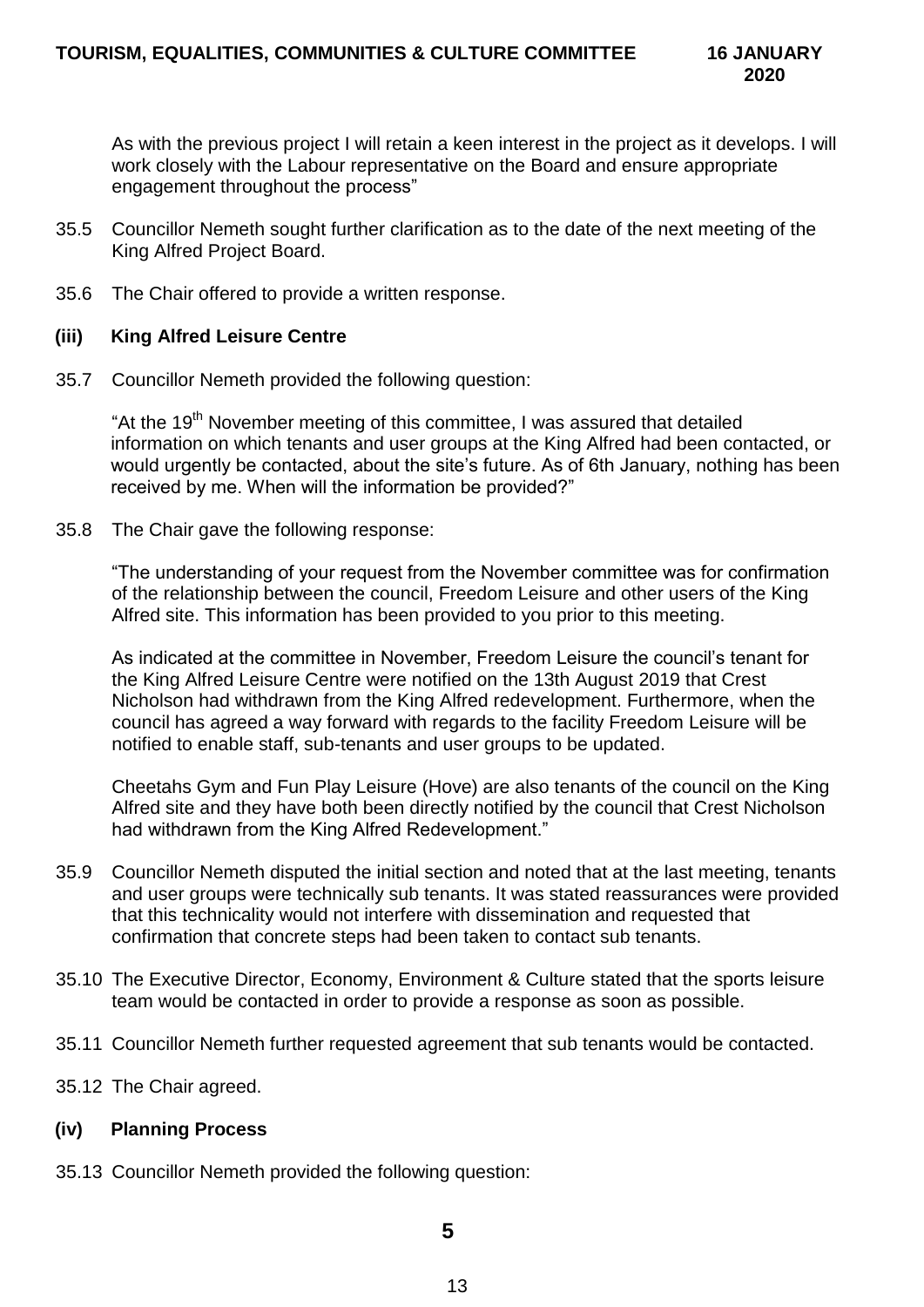"What, if any, plans are in place to introduce AI routines to the planning system, as is happening in other authorities such as Milton Keynes, to speed up planning applications?"

35.14 The Chair provided the following response:

"The existing Planning service modernisation programme is already delivering improvements in the time taken to process the majority of planning applications, as reported quarterly to the Planning Committee.

The use of AI in a few pilot authorities is at an embryonic stage and is mainly focused on improving the customer experience including self-service, advice and information sharing rather than process re-design to speed up decision making. The Planning Service is monitoring these initiatives and will be submitting prioritised bids for future Modernisation Programme funding, and government grants where available, when the business case can be justified, and the necessary ICT skills and capacity secured."

### **(v) Webcasts**

35.15 Councillor Nemeth provided the following question:

"Will past webcasts of this committee be made available soon as was suggested upon first usage of the new system on the council website?"

35.16 The Chair provided the following response:

"Thank you for your question Councillor Nemeth.

I can confirm that the past webcasts for this committee's meetings in September and November are available on the council's web site and can send you the link should you require it. "

## **(vi) Brighton Town Hall**

35.17 Councillor Nemeth provided the following question:

"Will the Chair arrange for a briefing to be sent to committee members with an update on this project?"

35.18 The Chair provided the following response:

"Thank you for your question.

Yes, a briefing note can be circulated to the committee members after this meeting."

## **(D) NOTICES OF MOTION**

**(i) Party Houses**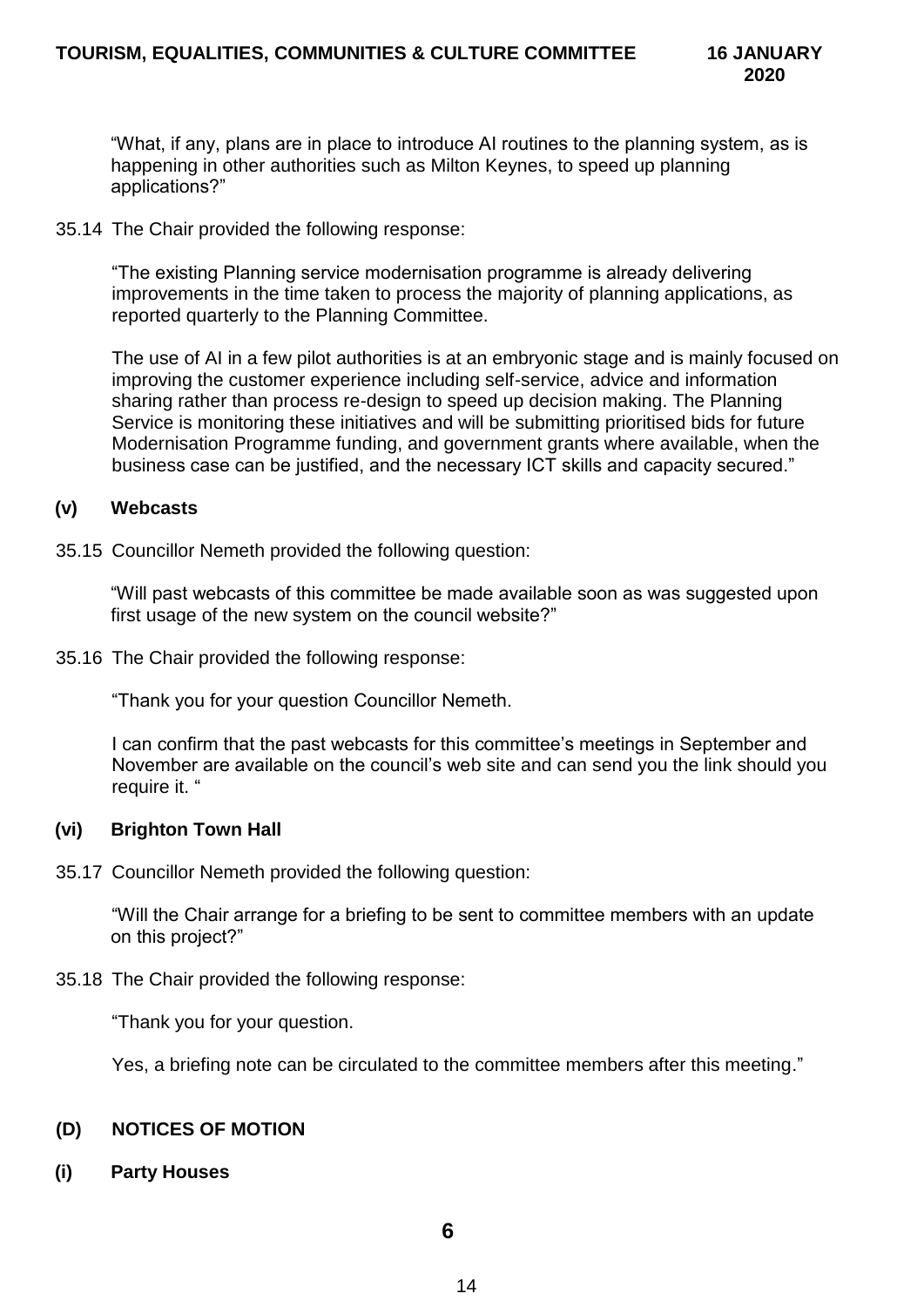- 35.19 The Committee considered a Notice of Motion, referred from the Full Council meeting of 19 December 2019.
- 35.20 The Chair gave the following response:

"I can confirm that I have asked for a report on Short Term Lets to come to this Committee in March and it will consider and make recommendations in line with those set out in this Notice of Motion."

35.21 **RESOLVED –** That a report be brought to March TECC Committee.

# **36 COMMUNITY SAFETY AND CRIME IN BRIGHTON & HOVE**

- 36.1 The Committee considered a report of the Interim Director of Housing Neighbourhoods and Communities which sought to provide an update on work being undertaken by the Safer Communities team and partners in relation to the Community Safety and Crime Reduction Strategy 2017-20. The report was provided by the Head of Safer Communities.
- 36.2 Councillor Simson noted her concern in the increase in crime and sought clarification of the following points:
	- In regard to 3.29 clarity was sought as to when this had commenced,
	- In regard to 3.32 information regarding the success of the consultation was requested.
	- In regard to item 3.34 Councillor Simson stated that they had attended the Taxi Forum and noted that there were still some drivers that had not received training.
	- Councillor Simson referred to page 37 and enquired if this would be considered a small or large number.
- 36.3 The Head of Safer Communities responded to Councillor Simson's questions with the following:
	- It was stated that the MARAC Hub pilot was in its first week and hoped to move to Johns Street.
	- In regard to 3.32 it was stated that an update to members via email would be looked into.
	- In regard to 3.34 it was stated that the Taxi Forum would take place in November however further work was being undertaken to liaise with providers which has further pushed back dates.
	- A rise in the number of burglaries was acknowledged and that this comprised of a residential, garden and commercial burglaries.it was, however, confirmed that these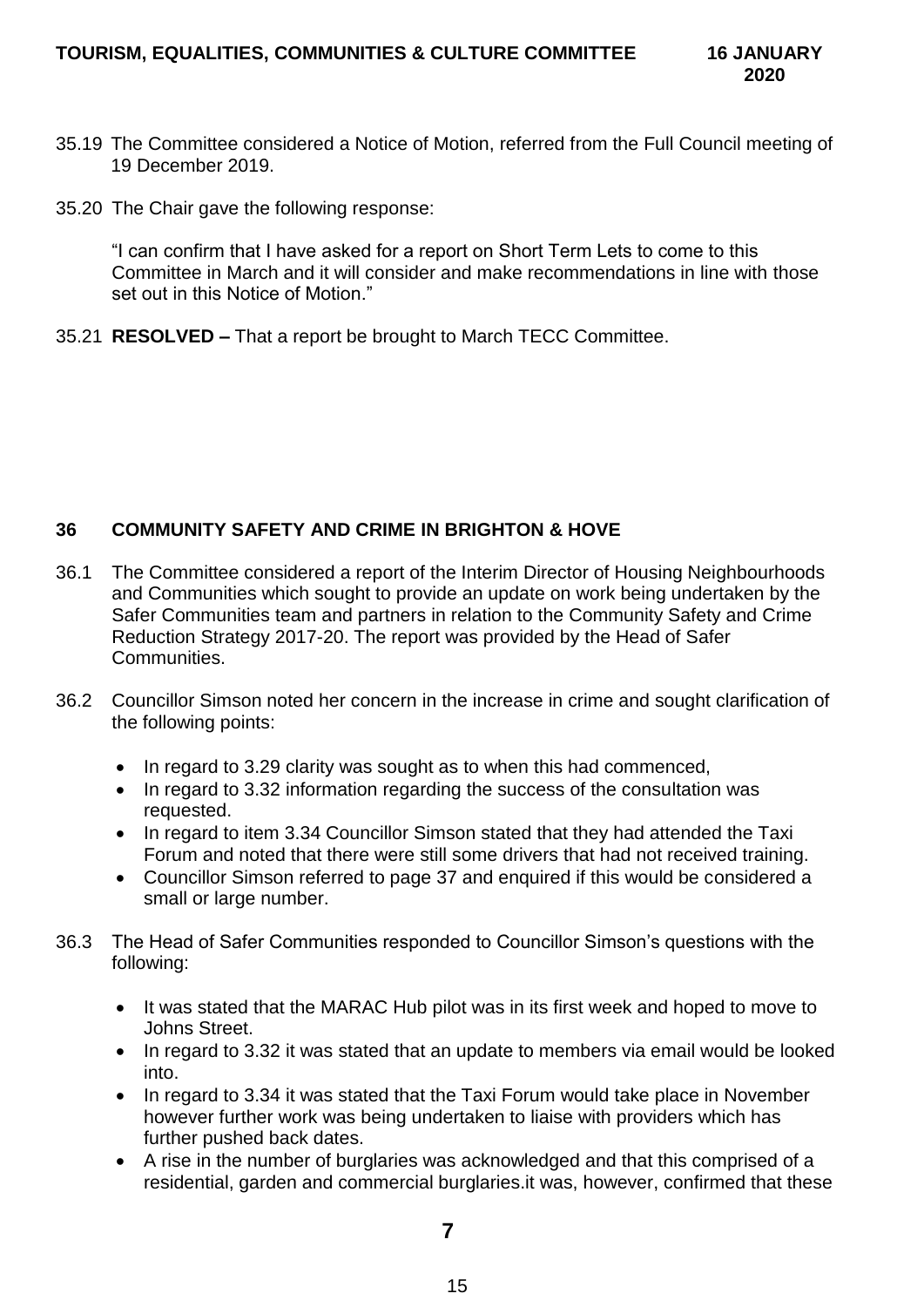had been carried out by a relatively low number of people and did not reflect the national trend.

- 36.4 Anusree Biswas Sasidharan echoed Councillor Simson's concerns, noted the good work that had been carried out so far and enquired if contextual safeguarding was an approach that had been concerned by BHCC.
- 36.5 The Head of Safer Communities confirmed that BHCC was considering this.
- 36.6 Nick May, Sussex Police, noted that although there had been a rise in issues, a positive trend was reflected in the rise of reports of cases.
- 36.7 Councillor Powell noted a domestic violence event in November and enquired of the knock on effect of external pressures and if further issues would arise as a result of further budgetary cuts.
- 36.8 The head of Safer Communities stated that through the recommissioning of services, only a small reduction in services was proposed and that this did not constitute a large amount of money. Members were assured that work with CCG and Sussex Police would continue.
- 36.9 Councillor Simson stated that Crime Stoppers was a very effective organisation that was 100% confidential and requested if further information on the organisation be disseminated across the City.
- 36.10 Nick May echoed his support for Crime Stoppers and vouched for their commitment to confidentiality.
- 36.11 Councillor Childs noted the upward trajectory across violent crime and sexual assault and sought clarification on the reasons for this on the ease of reporting a crime.
- 36.12 Nick May acknowledged rising crime rates and noted that Brighton was nationally very strong at reporting crime. It was noted that the category of violent crimes encompassed an entire range of offences that included threats and malicious communication and stalking. It was further noted that although there was a rise there was also a marked improvement in reporting crime.

## 36.13 **RESOLVED:** That the Committee

1. Noted the information contained in the report which provides an update on work being undertaken by the Safer Communities team and partners in relation to the Community Safety and Crime Reduction Strategy 2017-20.

# **37 HOLLINGBURY PARK AND WATERHALL GOLF COURSES**

37.1 The Committee considered the report of the Executive Director, Economy, Environment & Culture regarding Hollingbury Park and Waterhall Golf Courses. The report was introduced by the Assistant Director Culture, Tourism & Sport.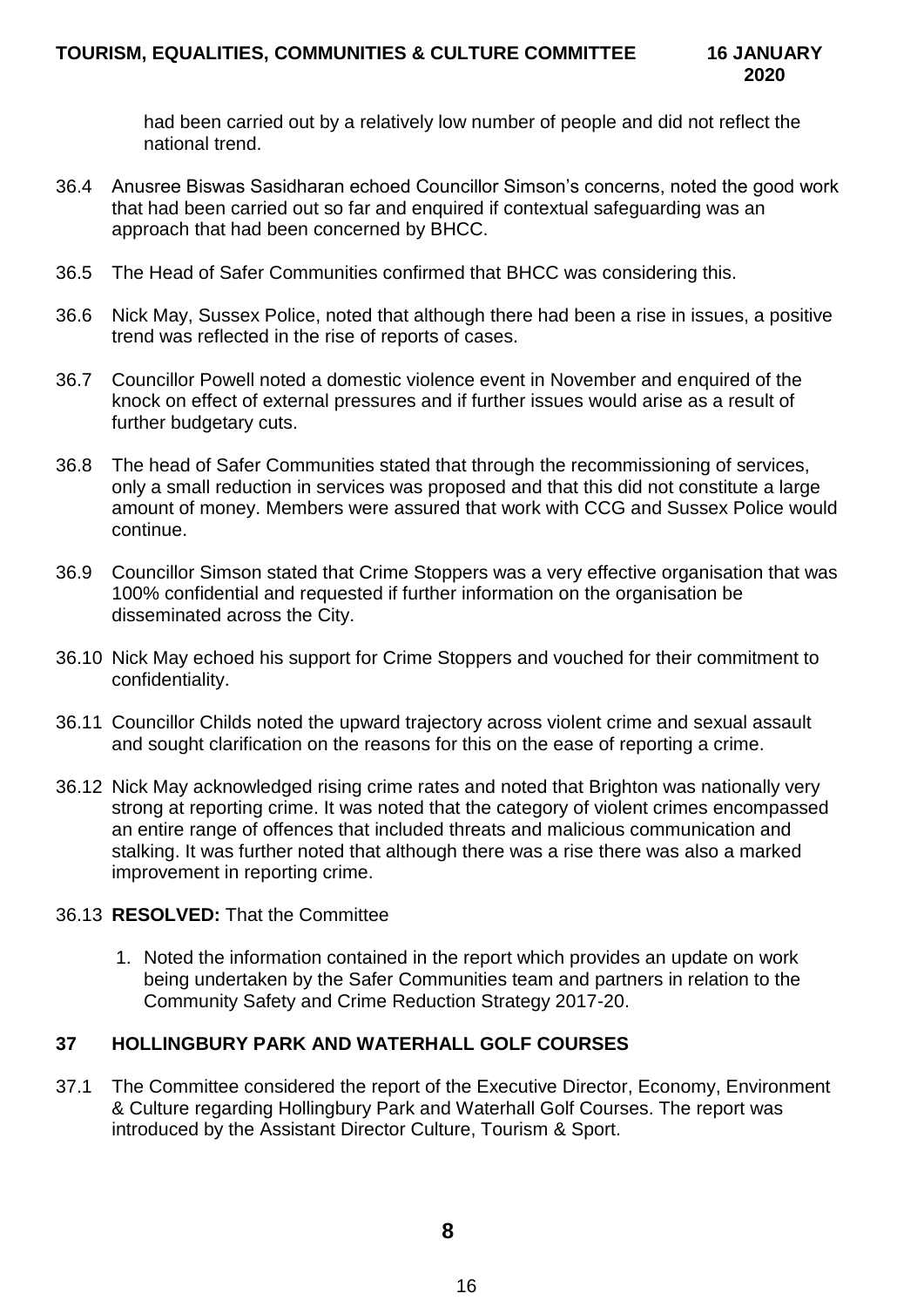- 37.2 The Assistant Director Culture, Tourism & Sport gave a brief overview of the report which sought to make recommendations to lease the Waterhall Course to a Community Interest Company for re-wilding and to authorise officers to clarify the bids of Hollingbury Golf Course with a view to make recommendations to Policy & Resources Committee.
- 37.3 On behalf of the Conservative Party, Councillor Nemeth moved a motion to amend recommendations 2.2 and 2.4 as shown in strikethrough and bold italics below:
	- *2.2* Recommends to Policy & Resources Committee that it agrees to lease Waterhall Golf Course to the Community Interest Company (CIC) described in the bid appended to the Part 2 report for a period of 25 years *with the caveat that having considered the legal, financial and practical implications it should ensure golf continues at one of the two courses.*
	- 2.4 Authorises officers to continue to interrogate and clarify the bids received in relation to Hollingbury Park Golf Course and **instructs notes that** *officers hope* to make a recommendation to Policy & Resources Committee on 23 January as to the future of the site *following consultation with the lead members of three political groups on the committee.*
- 37.4 Introducing the amendment, Councillor Nemeth stated that membership had been already affected as a result of neglect and that a negative impact on mental health as well as a dissolution of community bonds and local programs needed to be considered.
- 37.5 Councillor Mears formally seconded the amendment. Concern was raised regarding the possibility of a golf course being sold redevelopment and that the report did not reference this issue.
- 37.6 On behalf of the Green Group, Councillor Ebel moved a motion to add recommendations 2.4, 2.5 and 2.7 and to re-number the original recommendation 2.4 to 2.6. as shown in bold italics below:
	- *2.4 Requests a report on the progress of the rewilding and the use of the educational centre is brought to the Tourism, Equalities, Communities & Culture Committee once a year, and asks that officers engage with the tenant to request detail on the following:* 
		- *- use of pesticides and herbicides;*
		- *- public access plans - any increase in diverse habitats and species;*
		- *- engagement with local communities*
		- *- any environmental audit or similar*
	- *2.5 Recommends to the tenant that they use sustainable materials for the renovation of the events venue and implement environmentally friendly solutions such as solar panels, air-to-air heating, rain water harvesting and grey water recycling.*
	- *2.7 That if no clearly beneficial bid is identified for Hollingbury Park Golf Course, TECC recommends to Policy & Resources Committee that it orders a review 7 which considers whether to carry out a new bidding process*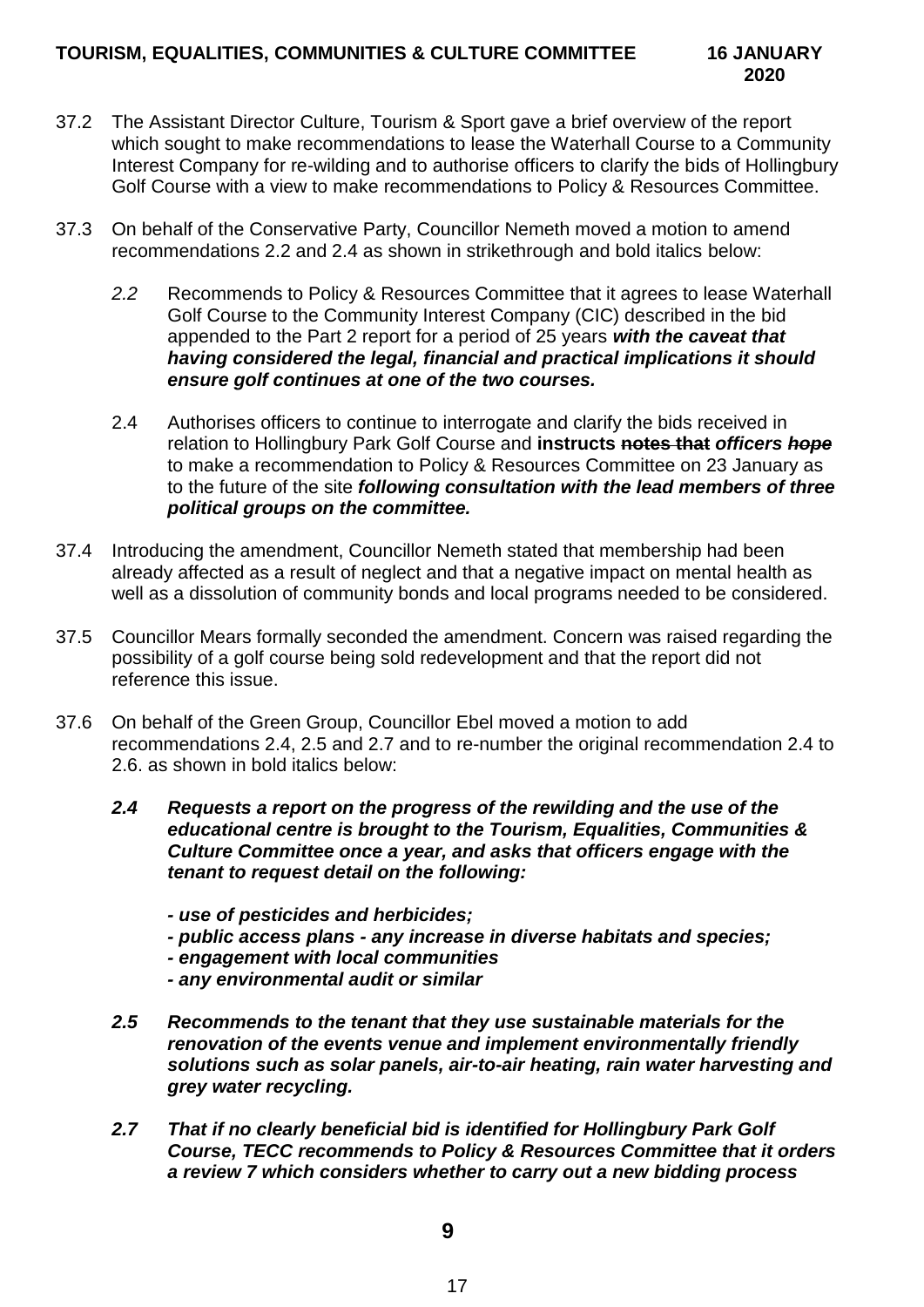### *which encourages proposals for rewilding or a mixed golf/rewilding use and that Policy & Resources considers extending the Mytime Active contract whilst the review and bidding process is undertaken.*

- 37.7 Introducing the motion, Councillor Ebel expressed concern regarding the tendering process and noted that golfers wanted better consultation. It was stated that BHCC had to consider access to the Waterhall site.
- 37.8 Councillor Rainey formally seconded the amendments.
- 37.9 Councillor Simson echoed concerns regarding the short period assigned to the tendering process. Further concern was expressed regarding the management of the site and that the duration of lease was too long.
- 37.10 Councillor Mears noted that both golf courses had already attained a certain level of rewilding. It was stated that the Asset Management Board was working with the South Down National Trust to consider this.
- 37.11 Councillor O'Quinn noted that Hollingbury ought to remain as a Golf Course and that Waterhall housed an abundance of wildlife.
- 37.12 Councillor Childs noted that provision of leisure facilities was critical for the City's health and wellbeing. It was noted that Hollingbury Golf Course had a legacy from being in operation for 112 years and that the issue lay with the potential of rejecting a bid as a result of unnecessary regulation. Clarification was sought as to the likely implications of allowing the bidding process to be reopened.
- 37.13 The Assistant Director, Tourism & Sport stated that following the end of the contract, should no action be taken, the golf course would continue to operate with mothballing costs. It was noted that officers currently involved would cease to be involved and that a decline in service provided by BHCC would follow including a decline in provided equipment and security services. It was noted that a new consultation process would further prolong the issue by at least another 6 months.
- 37.14 Councillor Mears expressed concern in regard to the uncertainty brought about by the lack of clarity on this issue.
- 37.15 The Executive Director Economy, Environment & Culture referred to 3.21 of the report and stated that officers had actively been seeking this information. It was stated that the intention was to provide a positive recommendation to the upcoming Policy & Resources Committee. Further clarification of the mothballing costs was provided.
- 37.16 Councillor Powell enquired as to what level members had been involved in the process.
- 37.17 The Executive Director Economy, Environment & Culture stated that it was usual for officers to undertake the marketing and tendering exercises of land and that the approach that BHCC had taken was the approach that was agreed as amended at the previous Tourism, Development and Culture Committee in June 2019.
- 37.18 The Chair put the Conservative amendment to the vote which was lost.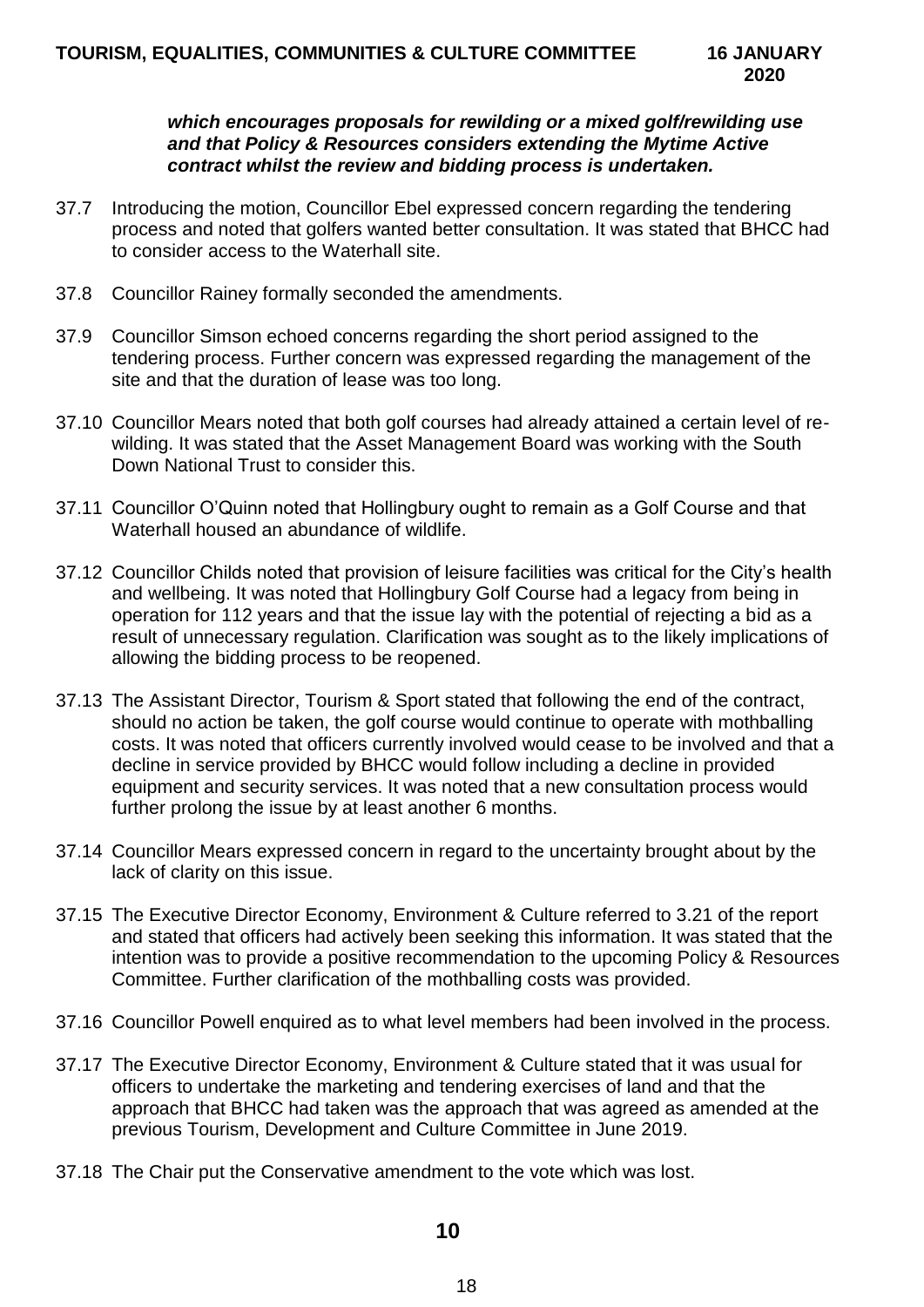- 37.19 The Chair then put the Green Group amendment to the vote which was passed.
- 37.20 The Chair then put the recommendations as amended to the vote which were agreed.
- 37.21 **RESOLVED** that the committee:
	- 1. Noted the current management contract with Mytime Active to operate the council's golf courses at Hollingbury Park and Waterhall expires on 31st March 2020.
	- 2. Recommended to Policy & Resources Committee that it agrees to lease Waterhall Golf Course to the Community Interest Company (CIC) described in the bid appended to the Part 2 report for a period of 25 years.
	- 3. Recommended to Policy & Resources that it delegates authority to the Executive Director, Economy, Environment & Culture to conclude the lease arrangements for Waterhall Golf Course as per 2.2
	- 4. Requested a report on the progress of the rewilding and the use of the educational centre is brought to the Tourism, Equalities, Communities & Culture Committee once a year, and asks that officers engage with the tenant to request detail on the following: - use of pesticides and herbicides; - public access plans - any increase in diverse habitats and species; - engagement with local communities - any environmental audit or similar
	- 5. Authorised officers to continue to interrogate and clarify the bids received in relation to Hollingbury Park Golf Course and notes that officers hope to make a recommendation to Policy & Resources Committee on 23 January as to the future of the site.
	- 6. That if no clearly beneficial bid is identified for Hollingbury Park Golf Course, TECC recommended to Policy & Resources Committee that it orders a review which considers whether to carry out a new bidding process which encourages proposals for rewilding or a mixed golf/rewilding use and that Policy & Resources considers extending the Mytime Active contract whilst the review and bidding process is undertaken.

# **38 OUTDOOR EVENTS STRATEGY**

- 38.1 The Committee considered a report of the Executive Director, Economy, Environment and Culture which sought to advise committee of the implications of amending the Outdoor Events Strategy. The report was provided by the Assistant Director Culture, Tourism & Sport and the Events Manager.
- 38.2 The Assistant Director Culture, Tourism & Sport gave a brief overview of the report and the amendments brought at previous committees. An annual report on compliance with the outdoor events charter was proposed where events that comprised of 5000 people or more were provided with an environmental impact assessment and action plan by organisers; and where events comprised of less than 5000 people, a sustainable events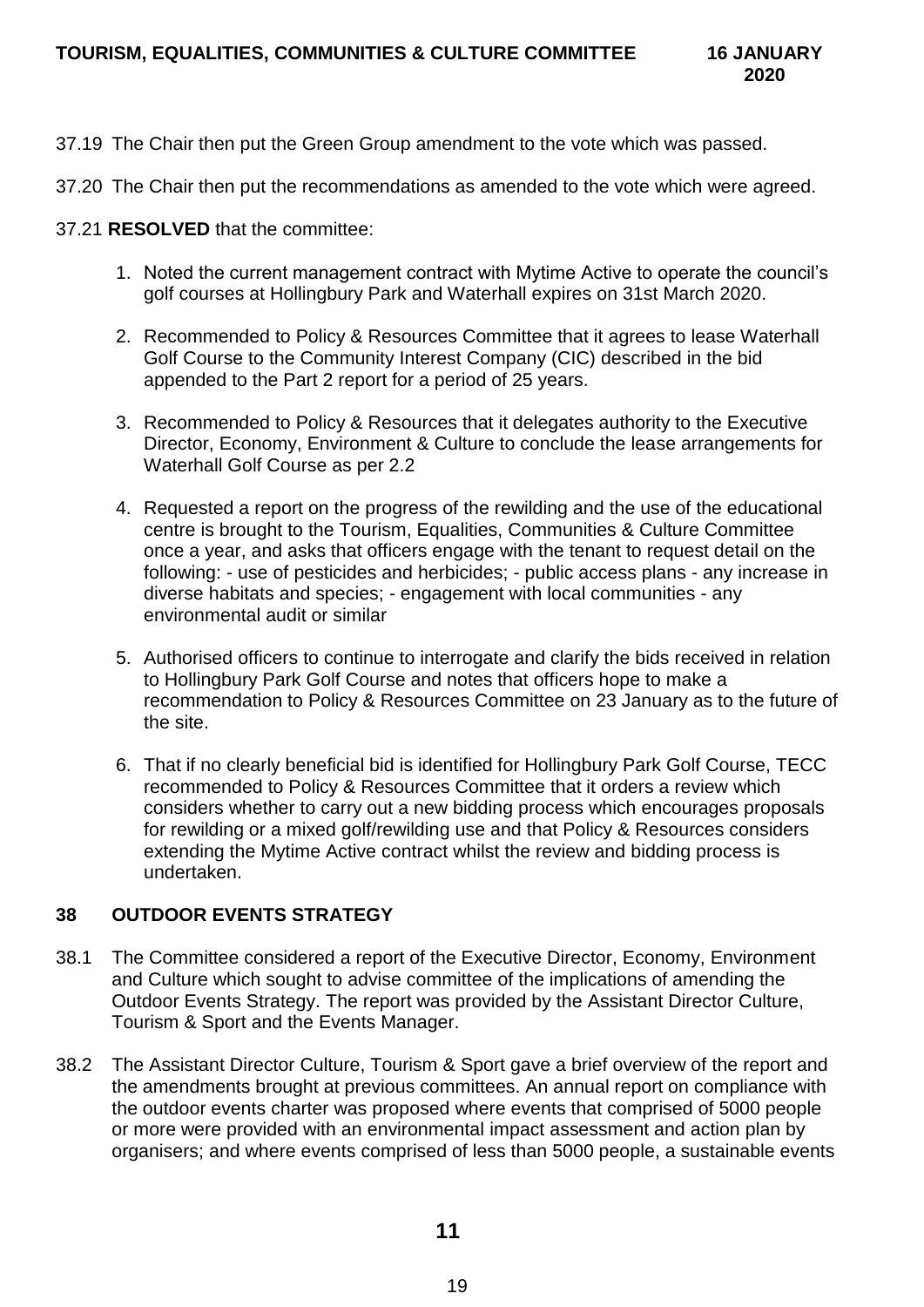commitment was supplied. It was noted that this had been developed and prepared for event organisers in the coming year and beyond.

It was further noted that the actions proposed on 3.2 to 3.21 be adopted along with the banning of "skylitter" at BHCC parks and open spaces as part of the outdoor events program. Finally it was stated that fees and charges be approved acknowledging that there would be a 5% increase across the board for outdoor events. Councillors were asked to note the budget implications should this not be agreed.

- 38.3 On behalf of the Green Party, Councillor Rainey moved a motion to amend recommendations 2.2 to 2.5 and add recommendations 2.6 to 2.8 as shown in bold italics below:
	- 2.1 That the Committee agrees to receive an annual report on compliance with the Outdoor Events Charter.
	- 2.2 That the Committee agrees the requirement for outdoor events with over 5000 participants/attendees to complete an Environmental Impact Assessment and Action Plan and that this is included as part of the Outdoor Events Charter *and requests that officers provide a briefing to the Chair and the Opposition Spokespersons on the details of the proposed Environmental Impact Assessment and Action Plan before its introduction in March 2020.*
	- 2.3 That the Committee agrees the actions proposed in paragraphs 3.2 to 3.21 below are adopted *with the addition of recommendations 2.6 to 2.8.*
	- 2.4 That the Committee agrees that releases which result in sky litter are not permitted at *any events on any land owned by the Council.*
	- 2.5 That the Committee agrees the increase in fees and charges for Outdoor Events for 2019/20 as listed in appendix 2 *and brings a report to the next committee which explores the option of profit-sharing with the council for commercial (not community or charity) events with over 5000 participants/attendees.*
	- 2.6 *That the Committee requests that all outdoor events on council-owned land sign up to the Outdoor Events Charter. Events with less than 500 participants/attendees need only comply with the Sustainable Event Commitment.*
	- 2.7 *All events of over 500+ attendees to be required to submit a Travel Plan to be agreed with Events & transport officers. All events required to produce an EIA should also be required to submit an Equalities Impact Assessment with particular focus on the impact of the event on disabled people's ability to access both the event and the surrounding area.*
	- 2.8 *The following items on the Sustainable Event Commitment will be mandatory rather than optional: Recycling plastic, glass and cans; Consider where products and services are coming from; Minimise damage to the site by protecting grass, flowerbeds and other vegetated areas; The reduction and ultimate elimination of single-use plastic.*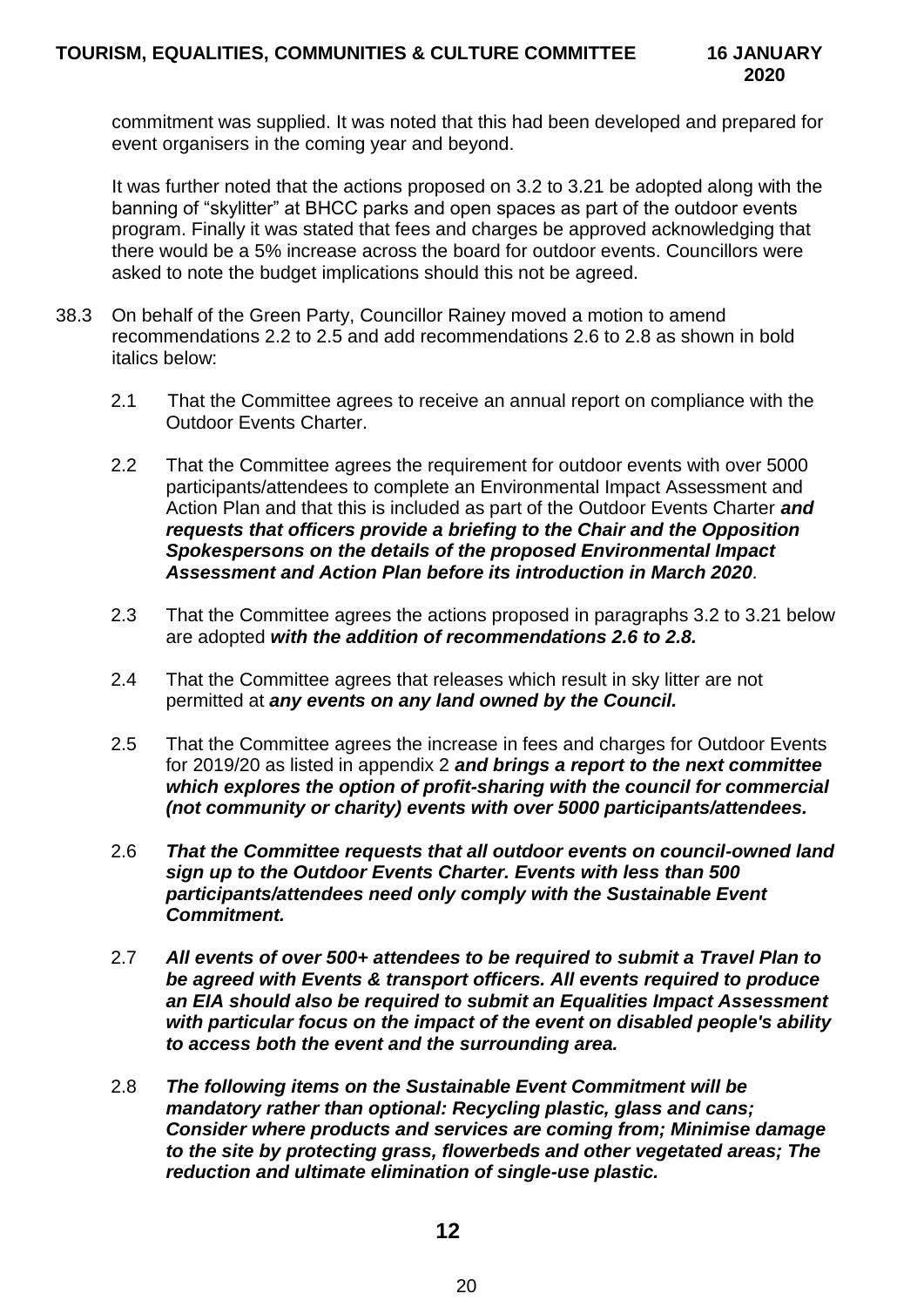- 38.4 Councillor Powell formally seconded the motion.
- 38.5 Councillor Nemeth queried the use of the term "skylitter". It was stated that this term was obscure as it encompassed a wide array of items such as fireworks and enquired if fireworks were to be banned under this rubric.
- 38.6 The Events Manager stated that the term encompassed a series of objects identified by many external bodies such as the RSPCA. It was clarified that the focus was more on items such as sky lanterns than fireworks.
- 38.7 Councillor Nemeth acknowledged the clarification and stated that in spaces such as school fields which came under the BHCC's remit; it was not possible to stop releases of skylitter as they were tied up in leases. As a result it was noted that it was not possible to stop this at sites.
- 38.8 The Head of Commercial Law confirmed that BHCC could not ban sky litter for land that had already been leased.
- 38.9 Councillor Childs clarified that school fields were owned by the Council however that management was delegated by statute to the governing body of the school.
- 38.10 Councillor Simson noted that a voluntary school could proceed with this regardless.
- 38.11 The Head of Commercial Law proposed to remove ambiguity by amending recommendation 2.4 to read as shown below in bold italics:
	- 2.4 That the Committee agrees that releases which result in sky litter are not permitted at any event on any land owned by the Council *to the extent permitted by law.*
- 38.12 Councillor Simson referred to the banning of performing animals and sought clarity on if this included dogs.
- 38.13 The Chair confirmed that dogs and horses were exempt from this.
- 38.14 Anusree Biswad Sasidharan sought clarity as the reason for the absence of an equalities impact assessment.
- 38.15 The Events Manager stated that this amended proposed that all events submitted an Equalities Impact Assessment.
- 38.16 Councillor Mears requested that a background paper clarifying everything be provided.
- 38.17 The Executive Director Economy, Environment & Culture ensured that finalised documents would be scrutinised to ensure that they were not open to challenge.
- 38.18 Councillor Childs expressed concern of recommendation 2.5 in regard to the possibly putting off event organisers and the further possibility of impeding organisers from generating money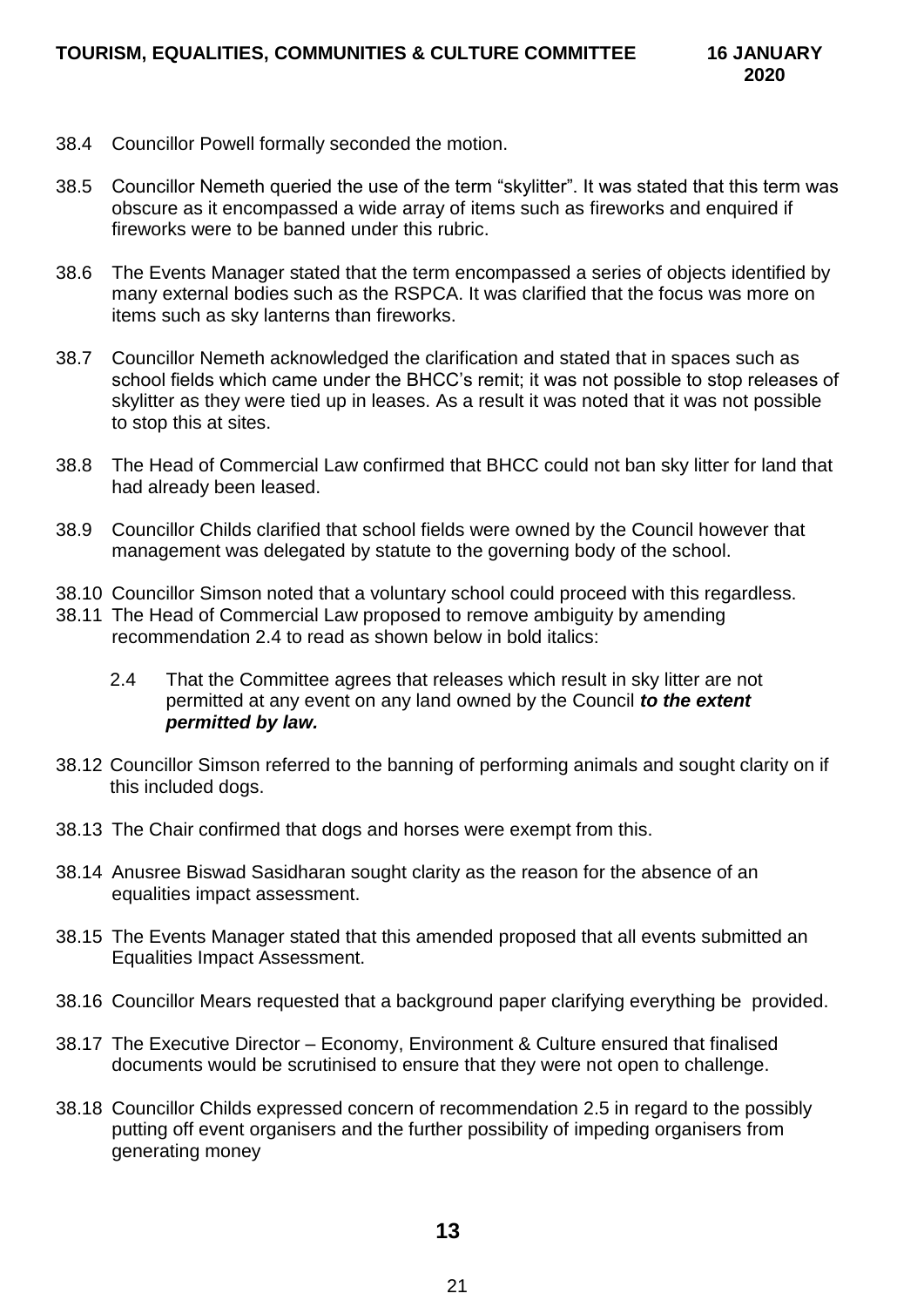- 38.19 The Chair noted Councillor Childs concern.
- 38.20 Councillor Rainey clarified that the recommendation only sought to look at this as an option and that this could be brought to TECC at a later date in the year.
- 38.21 Councillor Powell noted that the Green Group had brought the Animal Charter to TDC in the past and enquired if a revised edition could be brought back and shared.
- 38.22 The Executive Director Economy, Environment & Culture stated that this would be sent to Councillor Powell.
- 38.23 The Head of Commercial Law stated that there was legislation that constrained what BHCC could place in the Charter and offered to send this to Councillor Powell as well.
- 38.24 The Chair put the amendments to the vote.
- 38.25 Recommendations 2.1 2.4 were passed, Item 2.5 fell and Items 2.6-2.8 passed.
- 38.26 **RESOLVED:** That the Committee:
	- 1. Requested an annual report on compliance with the Outdoor Events Charter.
	- 2. Agreed the requirement for outdoor events with over 5000 participants/attendees to complete an Environmental Impact Assessment and Action Plan and that this is included as part of the Outdoor Events Charter and requests that officers provide a briefing to the Chair and the Opposition Spokespersons on the details of the proposed Environmental Impact Assessment and Action Plan before its introduction in March 2020.
	- 3. Agreed the actions proposed in paragraphs 3.2 to 3.21 of the report are adopted with the addition of recommendations 2.6 to 2.8.
	- 4. Agreed that releases which result in sky litter are not permitted at any events on any land owned by the Council to the extent permitted by law.
	- 5. Agreed the increase in fees and charges for Outdoor Events for 2020/21 as listed in appendix 2.
	- 6. Requested that all outdoor events on council-owned land sign up to the Outdoor Events Charter. Events with less than 500 participants/attendees need only comply with the Sustainable Event Commitment.
	- 7. Required all events of over 500+ attendees to submit a Travel Plan to be agreed with Events & transport officers. All events required to produce an EIA should also be required to submit an Equalities Impact Assessment with particular focus on the impact of the event on disabled people's ability to access both the event and the surrounding area.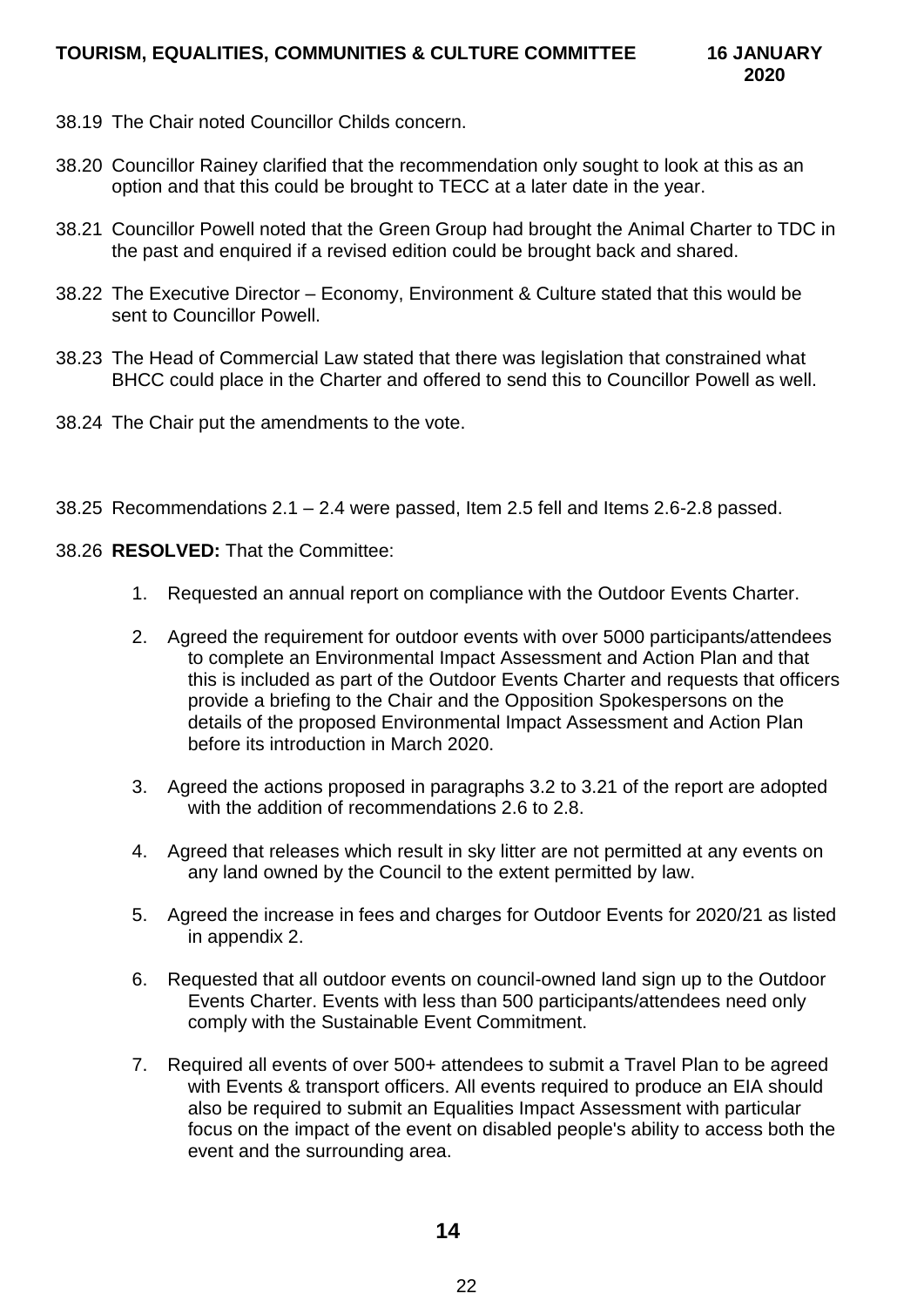8. Decided that the following items on the Sustainable Event Commitment will be mandatory rather than optional: Recycling plastic, glass and cans; Consider where products and services are coming from; Minimise damage to the site by protecting grass, flowerbeds and other vegetated areas; The reduction and ultimate elimination of single-use plastic.

# **39 BRIGHTON CENTRE CATERING CONCESSION**

# **40 PROVISION OF VIABILITY CONSULTANCY ADVICE TO THE PLANNING SERVICE**

- 40.1 The Committee considered a report of the Executive Director Environment, Economy & Culture which sought to seek approval to secure suitable arrangements for BHCC to continue to access high quality and timely advice on the provision of independent development viability assessment reviews. The report was provided by the Business Development Manager.
- 40.2 On behalf of the Green Party, Councillor Powell moved a motion to amend recommendation 2.2 as shown in bold italics below:
	- 2.2 That the Committee agree that the viability reviews undertaken by the consultants utilise a standard model and set parameters (for profit levels, contingencies, professional fees etc) as agreed and reviewed by the Planning Committee Cross Party Members' Working Group *and to request a review to come to this Committee two year after this comes into effect to assess the impact on the percentage of affordable housing being built*.
- 40.3 Councillor Rainey formally seconded the motion.
- 40.4 The Chair put the amendment to the vote which was passed.
- 40.5 **RESOLVED** that the Committee**:**
	- 1. Authorised the Head of Planning to establish a framework of suitably experienced and qualified viability consultants for the council to utilise to undertake independent viability assessment reviews of evidence submitted by planning applicants.
	- 2. Agreed that the viability reviews undertaken by the consultants utilise a standard model and set parameters (for profit levels, contingencies, professional fees etc) as agreed and reviewed by the Planning Committee Cross Party Members' Working Group and to request a review to come to this Committee two year after this comes into effect to assess the impact on the percentage of affordable housing being built.

# **41 CITYWIDE ARTICLE 4 DIRECTION - HOUSES IN MULTIPLE OCCUPATION**

41.1 The committee considered a report of the Executive Director, Economy, Environment & Culture which sought to confirm Article 4 direction to allow changes of use from dwelling houses to small houses in multiple occupation replacing the existing Article 4 Direction confirmed in 2013. The report was provided by the Principle Planning Officer.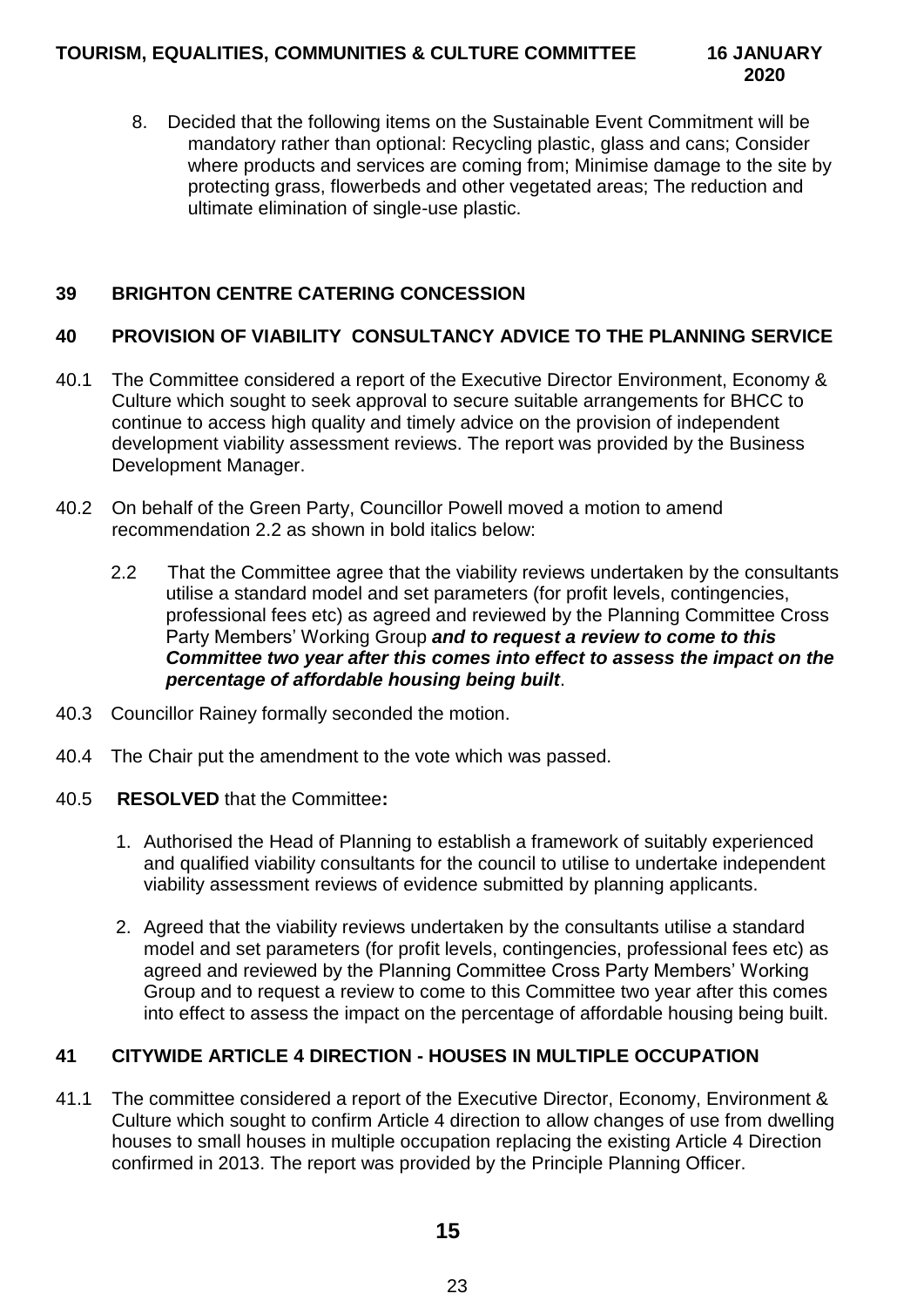- 41.2 The Principle Planning Officer noted that steps to implement the directive had been taken since 2019 TDC Committee and that consultation had occurred last year. The Committee were advised that respondents were in favour of Article 4 being confirmed.
- 41.3 Councillor Simson welcomed the report and noted that this could have been undertaken sooner.
- 41.4 Councillor Mears referred to items 5.2 and 5.3 and noted that the significant knock on effect at East Brighton Ward.
- 41.5 The Chair stated their support for this report.
- 41.6 **RESOLVED:** That the Committee:
	- 1. Noted the representations made during the consultation period.
	- 2. Authorised the confirmation of the Direction made under Article 4 of the Town and Country Planning (General Permitted Development) (England) Order 2015 to remove permitted development rights relating to changes of use from a C3 dwelling house to a C4 small HMO.
	- 3. Authorised the making of a Direction ("the Cancellation Direction") cancelling the existing Article 4 Direction confirmed in 2013 within the wards of Hanover and Elm Grove, Hollingdean and Stanmer, Moulsecoomb and Bevendean, Queen's Park and St. Peter's and North Laine as these wards will be covered by the new citywide Direction.
	- 4. Authorised the Head of Planning to confirm the Cancellation Direction subject.

## **42 PLANNING APPLICATION VALIDATION REVIEW – COMMUNITY INFRASTRUCTURE LEVY**

- 42.1 The Committee considered a report of the Executive Director Economy, Environment & Culture which sought to amend the planning application local validation criteria to require a completed Community Infrastructure Levy (CIL). The report was provided by the Planning Manager who noted that this would be introduced in March.
- 42.2 The Planning Manager moved a motion which sought to amend recommendation 2.2 as shown below in strikethrough and bold italics:
	- 2.2 That the Committee agrees the validation requirement set out in paragraph 2.1 will lapse if Full Council does not approve the commencement of CIL on 2 April 2020 **14 May 2020**.
- 42.3 The chair put the amendment to the vote which passed.
- 42.4 **RESOLVED:** That the Committee: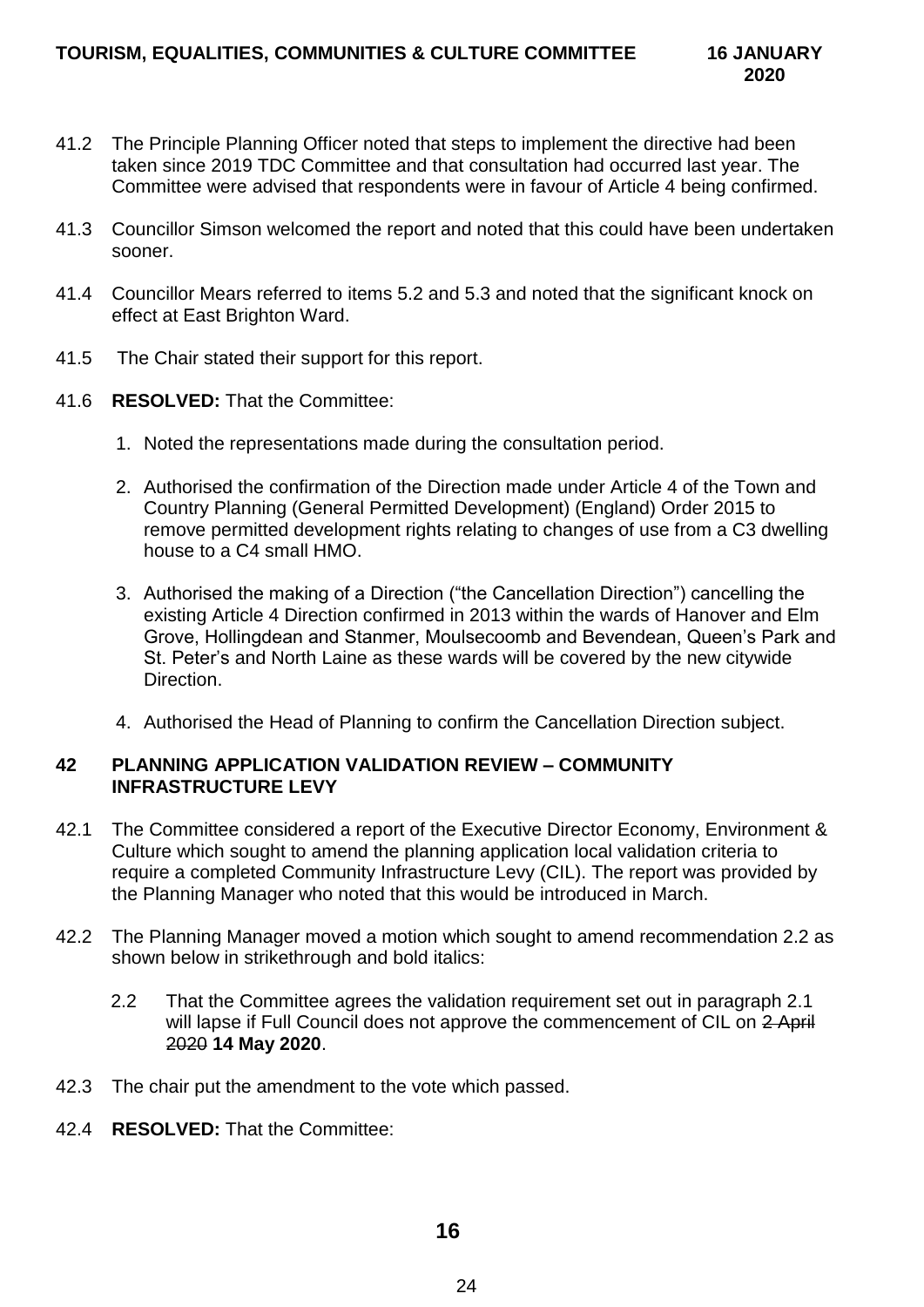- 1. Agreed the amendment of the planning application local validation criteria to require a completed CIL Additional Information Form 1 as part of the validation process from 2nd March 2020 for all applications for full planning permission, including householder applications and reserved matters following an outline planning permission, and applications for lawful development certificates.
- 2. Agreed the validation requirement set out in paragraph 2.1 will lapse if Full Council does not approve the commencement of CIL on 14 May 2020.

## **43 ADOPTION OF UPDATED DESIGN GUIDE FOR EXTENSIONS AND ALTERATIONS SPD**

- 43.1 The Committee considered a report of the Executive Director, Economy, Environment & Culture which sought to adopt the Updated Design Guide for Extensions and Alterations Supplementary Planning Documentary (SPD). The report was provided by the Principle Planning Officer.
- 43.2 The Principle Planning Officer gave a brief overview of the report and noted the changes needed due to national policy. It was stated that the more positively framed report sought a balance of good design and flexible guidance. It was noted that the sustainability section boosted alignment with the emerging city plan part 2.
- 43.3 Councillor Powell requested clarification of decisions appeals.
- 43.4 The Principle Planning Officer stated that BHCC had carried out analysis and responded to the direction of the analysis. It was noted that development rights had become more relaxed.
- 43.5 Councillor Powell sought clarity on the scope of minor alterations.
- 43.6 The Principle Planning Officer stated that minor alterations referred to the changes in guidance and reaffirmed that each application would be considered on its own merits.
- 43.7 Councillor Powell enquired if this would make it harder or easier for future applicants.
- 43.8 The Principle Planning Officer stated that the recommendations sought to make things easier for applicants.
- 43.9 Councillor Nemeth sought clarity on the process in place.
- 43.10 The Principle Planning Officer stated that further clarification was mentioned in the guidance on page 9.
- 43.11 Councillor Nemeth expressed concern at the terminology employed such as "might be used" as opposed to "has to be used". It was noted that previous Committees had mandated that this be carried out to remove ambiguity.
- 43.12 The Principle Planning Officer stated that BHCC that legal advice received stated that policy could not deliver policy through supplementary planning documents. It was noted that BHCC would be requiring the attachment of this condition on all new developments